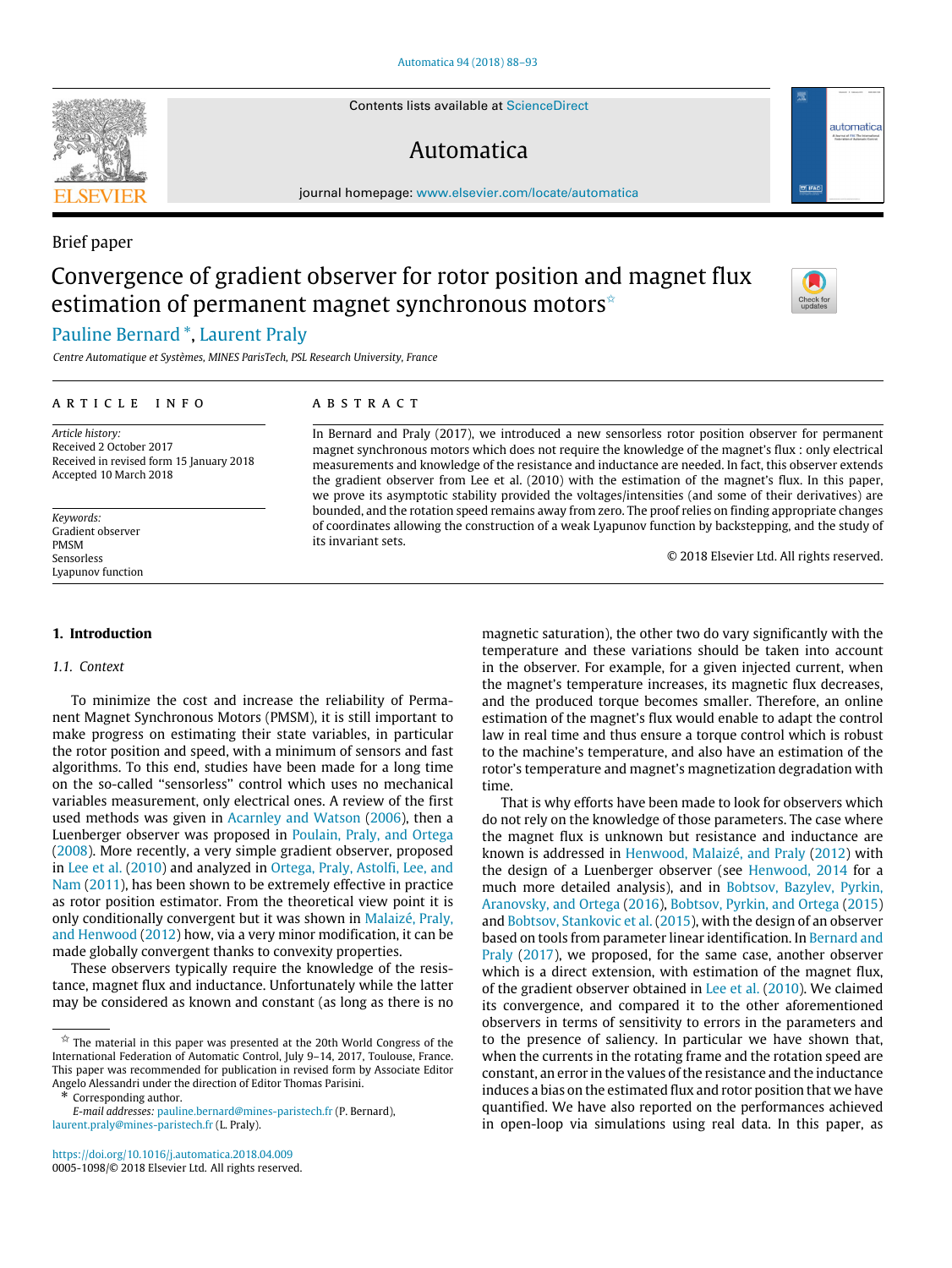a complement of [Bernard](#page-4-1) [and](#page-4-1) [Praly](#page-4-1) [\(2017\)](#page-4-1), we concentrate our attention only on the proof, not provided in [Bernard](#page-4-1) [and](#page-4-1) [Praly](#page-4-1) [\(2017\)](#page-4-1), of convergence of the new observer in ideal conditions.

#### *1.2. System model and problem statement*

Using Joule's and Faraday's laws, a simple PMSM model expressed in a fixed  $\alpha\beta$ -frame reads

<span id="page-1-1"></span>
$$
\dot{\Psi} = u - Ri \tag{1}
$$

where  $\Psi$  is the total flux generated by the windings and the permanent magnet, (*u*, *i*) are the voltage and intensity of the current in the fixed frame and *R* the stator winding resistance. The quantities  $u$ , *i* and  $\Psi$  are two dimensional vectors, and, for the case of a nonsalient PMSM, the total flux may be expressed as

<span id="page-1-5"></span>
$$
\Psi = Li + \Phi \begin{pmatrix} \cos \theta \\ \sin \theta \end{pmatrix} \tag{2}
$$

where *L* is the inductance,  $\Phi$  the magnet's flux, and  $\theta$  the electrical phase. This relation implies

<span id="page-1-0"></span>
$$
|\Psi - Li|^2 - \Phi^2 = 0 \tag{3}
$$

and the electrical phase  $\theta$  is nothing but the argument of  $\Psi - Li$ . It follows that, in the case where *L* and *i* are known,  $\theta$  can be recovered simply through an estimate of the total flux  $\Psi$ .

Therefore, our interest in this work is about observers of  $\Psi$ using measurements of *u* and *i*, knowledge of *R* and *L* but not of  $\Phi$ . In fact, we go further and look for observers for the augmented system

<span id="page-1-3"></span>
$$
\begin{cases}\n\dot{\Psi} = u - Ri \\
\dot{\Phi} = 0 \\
y = |\Psi - Li|^2 - \Phi^2\n\end{cases}
$$
\n(4)

with inputs  $(u, i)$ , known parameters  $(R, L)$ , state  $(\Psi, \Phi)$  and output *y* which is known to be constantly zero according to [\(3\).](#page-1-0)

*Notations:* The rotation matrix of angle  $\theta$  is denoted  $\mathcal{R}(\theta)$ , i-e

$$
\mathcal{R}(\theta) = \begin{pmatrix} \cos \theta & -\sin \theta \\ \sin \theta & \cos \theta \end{pmatrix}.
$$

#### **2. Gradient observer**

#### *2.1. Main result*

Originally, in [Lee](#page-5-3) [et](#page-5-3) [al.\(2010\)](#page-5-3), the authors proposed the gradient observer

<span id="page-1-2"></span>
$$
\dot{\hat{\Psi}} = u - Ri - 2q(\hat{\Psi} - Li) \left( \left| \hat{\Psi} - Li \right|^2 - \Phi^2 \right)
$$
\n(5)

for System [\(1\),](#page-1-1) with *q* some strictly positive real number. This observer turned out to be quite efficient in practice but it was proved in [Ortega](#page-5-4) [et](#page-5-4) [al.](#page-5-4) [\(2011\)](#page-5-4) that it was only conditionally convergent. In particular it may admit several equilibrium points depending on the rotation speed  $\omega$ . Later in [Malaizé](#page-5-5) [et](#page-5-5) [al.](#page-5-5) [\(2012\)](#page-5-5), it was shown that taking rather the following ''convexified'' gradient observer

$$
\dot{\hat{\Psi}} = u - Ri - 2q(\hat{\Psi} - Li) \max \left( \left| \hat{\Psi} - Li \right|^2 - \Phi^2, 0 \right) \tag{6}
$$

enables to achieve global asymptotic stability.

But in [Bernard](#page-4-1) [and](#page-4-1) [Praly](#page-4-1) [\(2017\)](#page-4-1), we proposed rather to extend directly the gradient observer  $(5)$  with the estimation of  $\Phi$ , namely

<span id="page-1-4"></span>
$$
\begin{cases}\n\dot{\hat{\Psi}} = u - Ri - 2q(\hat{\Psi} - Li) \left( \left| \hat{\Psi} - Li \right|^2 - \hat{\Phi}^2 \right) \\
\dot{\hat{\Phi}} = q \hat{\Phi} \left( \left| \hat{\Psi} - Li \right|^2 - \hat{\Phi}^2 \right)\n\end{cases}
$$
\n(7)

where *q* is an arbitrary strictly positive real number. We claimed that, without any convexification, this system is an asymptotically stable observer for System  $(4)$  as soon as the input signals  $(u, i)$ (and their derivatives) are bounded, and the rotor rotation speed is lower-bounded away from zero. More precisely:

<span id="page-1-6"></span>**Theorem 1.** *Consider* ( $\psi$ ,  $\Phi$ ) *in*  $\mathbb{R}^2 \times (0, +\infty)$  *and inputs*  $u, i : \mathbb{R} \to$  $\mathbb{R}^2$  such that there exist strictly positive numbers  $\overline{\omega}_1$ ,  $\overline{\omega}_0$ , and  $\underline{\omega}_0$  such *that the solution*  $(\Psi(\psi; t; u, i), \Phi)$  *of*  $(4)$  *verifies* 

<span id="page-1-7"></span>
$$
0 < \underline{\omega}_0 \le \dot{\theta}(t) \le \overline{\omega}_0 \quad , \quad \ddot{\theta}(t) \le \overline{\omega}_1 \tag{8}
$$

*with*

$$
\theta(t) = \arg(\Psi(\psi; t; u, i) - Li(t)).
$$

*Then, this solution* ( $\Psi(\psi; t; u, i)$ ,  $\Phi$ ) *of* [\(4\)](#page-1-3) *is an asymptotically stable solution of* [\(7\)](#page-1-4) *with basin of attraction containing the forward invariant set*  $\Omega = \mathbb{R}^2 \times (0, +\infty)$ *.* 

The goal of this paper is to provide the proof of this result. The observer has a very simple expression and is cheap in terms of computing time. But as in [Ortega](#page-5-4) [et](#page-5-4) [al.](#page-5-4) [\(2011\)](#page-5-4), its convergence analysis has some tricky points. First, we do a change of coordinates to transform the problem of asymptotic stability of a solution into one of an equilibrium. A second transformation allows us to obtain a feedback form to which backstepping tools can be applied to obtain a (weak) Lyapunov function. This enables to establish stability, boundedness and convergence of some quantities. All these steps are very standard. But to conclude, we need a finer and ad hoc analysis of the  $\omega$ -limit points.

**Remark 1.** According to [\(1\)](#page-1-1) and [\(2\),](#page-1-5) the assumption of boundedness in time of  $\omega = \dot{\theta}$  and  $\dot{\omega} = \ddot{\theta}$  is achieved as soon as the signals  $(u, i, \dot{u}, \hat{i}, \hat{i})$  are bounded. The values of the bounds do not matter, as long as they exist. But they do have an effect on the behavior and in particular on the convergence speed and the magnitude of the solutions.

**Remark 2.** The fact that the rotation speed  $\omega$  should stay away from zero is quite standard and related to the observability of the system. In [Bobtsov](#page-5-8) [et](#page-5-8) [al.](#page-5-8) [\(2016\)](#page-5-8), [Bobtsov](#page-5-9) [et](#page-5-9) [al.](#page-5-9) [\(2015\)](#page-5-9) and [Bobtsov,](#page-5-10) [Stankovic](#page-5-10) [et](#page-5-10) [al.](#page-5-10) [\(2015\)](#page-5-10), this assumption appears through the persistent excitation condition, and in [Henwood](#page-5-6) [et al.](#page-5-6) [\(2012\)](#page-5-6), it is a condition for the invertibility of the Luenberger transformation.

#### *2.2. Change of coordinates*

Consider any solution ( $\Psi$ ,  $\Phi$ ) of [\(4\)](#page-1-3) with  $\Phi$  in (0,  $\infty$ ) and define

$$
\theta(t) = \arg(\Psi(t) - Li(t)),
$$

as in [Theorem 1.](#page-1-6) Since we know that  $y(t) = 0$  for all *t*, we have

$$
\Psi(t) = Li(t) + \Phi\left(\frac{\cos\theta(t)}{\sin\theta(t)}\right). \tag{9}
$$

To simplify the analysis, we transform the solution  $(\Psi, \Phi)$  =  $\left(L\,i+\Phi\left(\frac{\cos\theta}{\sin\theta}\right)\,,\,\Phi\right)$  into an equilibrium. To that end, we consider the coordinates

$$
\begin{pmatrix} X_d \\ X_q \end{pmatrix} = \mathcal{R}(-\theta) \left( \Psi - Li \right), \quad \begin{pmatrix} \hat{X}_d \\ \hat{X}_q \end{pmatrix} = \mathcal{R}(-\theta) \left( \hat{\Psi} - Li \right),
$$

i.e the solution  $(\Psi, \Phi)$  is transformed into the constant point  $(\Phi, 0, \Phi)$ . In those coordinates, the dynamics of the observer [\(7\)](#page-1-4)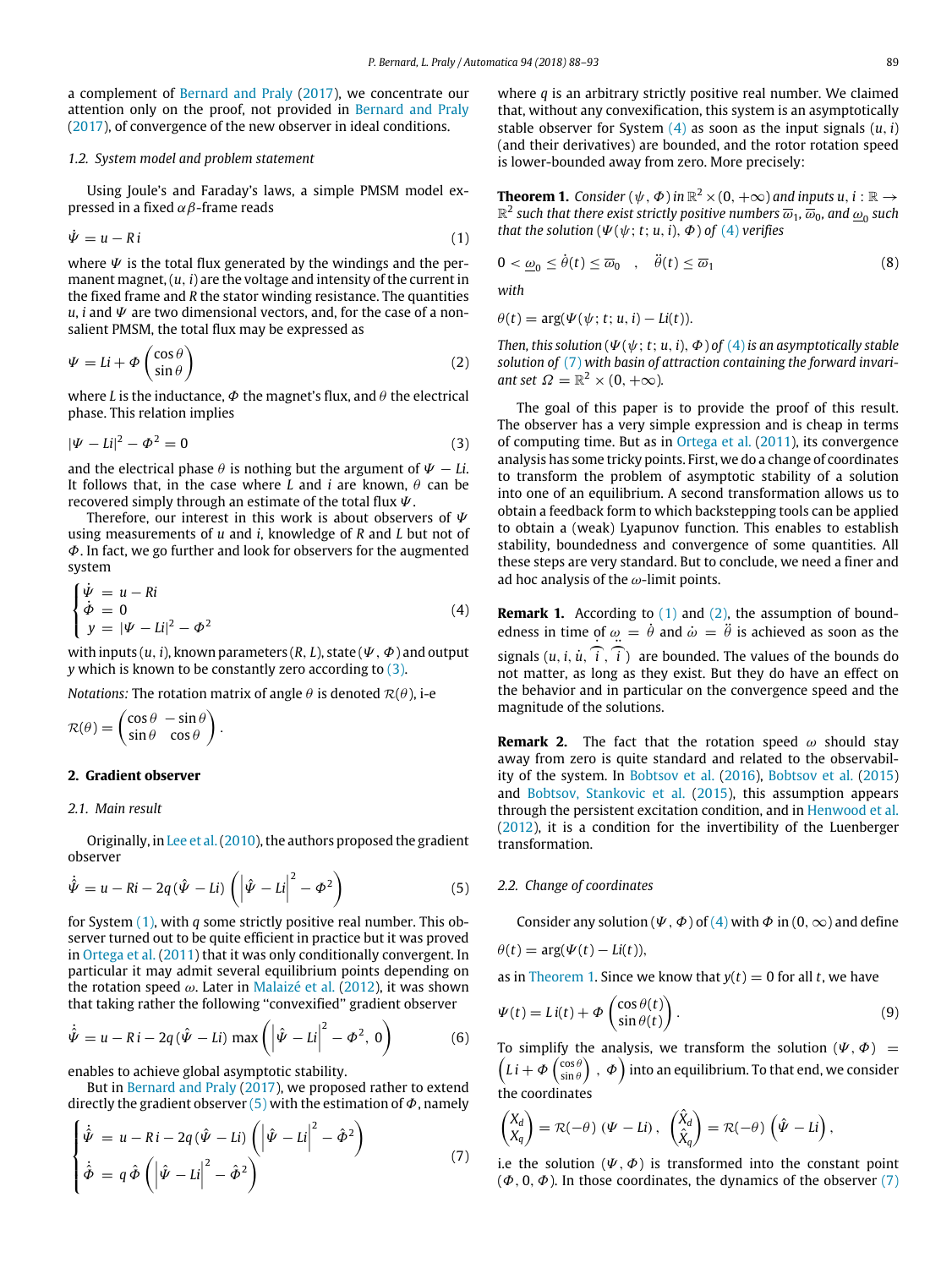$(10)$ 

<span id="page-2-0"></span>read  
\n
$$
\begin{cases}\n\dot{\hat{X}}_d = \omega \hat{X}_q - 2q \hat{X}_d \left( \hat{X}_d^2 + \hat{X}_q^2 - \hat{\Phi}^2 \right) \\
\dot{\hat{X}}_q = -\omega \hat{X}_d + \omega \Phi - 2q \hat{X}_q \left( \hat{X}_d^2 + \hat{X}_q^2 - \hat{\Phi}^2 \right) \\
\dot{\hat{\Phi}} = q \hat{\Phi} \left( \hat{X}_d^2 + \hat{X}_q^2 - \hat{\Phi}^2 \right)\n\end{cases}
$$

where  $\omega(t) = \dot{\theta}(t)$  is considered an input satisfying [\(8\).](#page-1-7)

When the model  $(1)$  is exact, the dynamics of the observer are fully described by  $(10)$ . This shows very clearly that its behavior depend only on  $\omega$ . Moreover, we see that these dynamics are invariant under the following transformation ( $t$  ,  $\omega$  ,  $\hat{q}$  ,  $\hat{X}_d$  ,  $\hat{X}_q$  ,  $\hat{\bm{\phi}}$  )  $\mapsto$  $(t/k, k\omega, kq, \hat{X}_d, \hat{X}_q, \hat{\varPhi}$  ) where  $k$  is any strictly positive real number. We conclude that the time scale is entirely dictated by  $\omega$ . Namely if the rotor ''turns'' *k* times faster, and we multiply *q* by *k*, then the estimates converge *k* times faster.

We finally conclude that [Theorem 1](#page-1-6) holds if we can prove the following lemma:

<span id="page-2-1"></span>**Lemma 2.** *Consider a strictly positive real number* Φ *and a function*  $\omega$ :  $[0, +\infty) \to \mathbb{R}$  *such that there exists*  $\underline{\omega}_0 > 0$ *,*  $\overline{\omega}_0 > 0$ *, and*  $\overline{\omega}_1 > 0$ *such that for all t in*  $[0, +\infty)$ 

$$
\underline{\omega}_0 \le \omega(t) \le \overline{\omega}_0 \quad , \quad \dot{\omega}(t) \le \overline{\omega}_1.
$$

*Then,* (Φ, 0, Φ) *is a globally asymptotically stable equilibrium point of the dynamics* [\(10\)](#page-2-0) *with basin of attraction containing the forward invariant set*  $\Omega = \mathbb{R}^2 \times (0, +\infty)$ .

#### **3. Proof of [Lemma 2](#page-2-1)**

#### *3.1. Lyapunov function candidate*

Our first step for the analysis is to look for a Lyapunov function. To help us find a possible candidate, we do another change of coordinates aiming at getting the dynamics in a triangular form, the socalled feedback form. Our motivation is that for this specific form, we have the backstepping methodology allowing us in particular to build Lyapunov functions. This task is easily achieved after noticing that we have,  $\hat{\phi}$  being non zero when the solution is in  $\Omega$ ,

$$
\dot{\hat{X}}_d + 2\hat{X}_d \frac{\dot{\hat{\phi}}}{\hat{\phi}} = \omega \hat{X}_q \quad , \quad \dot{\hat{X}}_q + 2\hat{X}_q \frac{\dot{\hat{\phi}}}{\hat{\phi}} = -\omega \hat{X}_d + \omega \Phi
$$

and therefore

$$
\overline{\hat{X}_d \hat{\phi}^2} = \omega \hat{X}_q \hat{\phi}^2 \quad , \quad \overline{\hat{X}_q \hat{\phi}^2} = -\omega \hat{X}_d \hat{\phi}^2 + \omega \hat{\phi}^2 \Phi.
$$

Formally, this leads us to the second set of coordinates  $(\hat{x}_1,\hat{x}_2,\hat{x}_3)=(\hat{X}_d\hat{\mathcal{\Phi}}^2,\hat{X}_q\hat{\mathcal{\Phi}}^2,\hat{\mathcal{\Phi}}^4)$ . As desired, the dynamics take the following feedback form

$$
\dot{\hat{x}}_1 = \omega \hat{x}_2
$$
\n
$$
\dot{\hat{x}}_2 = -\omega \hat{x}_1 + \omega \Phi \sqrt{\hat{x}_3}
$$
\n
$$
\dot{\hat{x}}_3 = -4q \left( \hat{x}_3^{\frac{3}{2}} - (\hat{x}_1^2 + \hat{x}_2^2) \right)
$$

which we can write compactly as:

$$
\dot{\hat{x}}_{12} = f_{12}(\hat{x}_{12}, \hat{x}_3)
$$
\n
$$
\dot{\hat{x}}_3 = -4q \left( \hat{x}_3^{\frac{3}{2}} - (\hat{x}_1^2 + \hat{x}_2^2) \right)
$$

with  $\hat{x}_{12} = (\hat{x}_1, \hat{x}_2)$ . Now, a necessary condition to have a Lyapunov function *V* such that ∂*V*

$$
\frac{\partial V}{\partial \hat{x}_{12}}(\hat{x}_{12}, \hat{x}_3)f_{12}(\hat{x}_{12}, \hat{x}_3) \n-4q \frac{\partial V}{\partial \hat{x}_3}(\hat{x}_{12}, \hat{x}_3) \left(\hat{x}_3^{\frac{3}{2}} - (\hat{x}_1^2 + \hat{x}_2^2)\right) \leq 0
$$

is to have (just pick 
$$
\hat{x}_3^{\frac{3}{2}} = \hat{x}_1^2 + \hat{x}_2^2
$$
)  
\n
$$
\frac{\partial V}{\partial \hat{x}_{12}} (\hat{x}_{12}, (\hat{x}_1^2 + \hat{x}_2^2)^{\frac{2}{3}}) f_{12}(\hat{x}_{12}, (\hat{x}_1^2 + \hat{x}_2^2)^{\frac{2}{3}}) \le 0.
$$

This suggests to find first a Lyapunov function for the system

$$
\dot{\hat{x}}_1 = \omega \hat{x}_2
$$
\n
$$
\dot{\hat{x}}_2 = -\omega \hat{x}_1 + \omega \Phi (\hat{x}_1^2 + \hat{x}_2^2)^{\frac{1}{3}}.
$$

The latter system admits periodic orbits which are level sets of

$$
V_1(\hat{x}_1, \hat{x}_2) = \frac{3}{4} (\hat{x}_1^2 + \hat{x}_2^2)^{2/3} - \Phi \hat{x}_1 + \frac{\Phi^4}{4}
$$

which is positive, 0 only at  $(\hat{x}_1, \hat{x}_2) = (\Phi^3, 0)$  and proper in  $(\hat{x}_1, \hat{x}_2)$ .

Then, inspired by the backstepping methodology (see [Praly,](#page-5-11) [d'Andréa](#page-5-11) [Novel,](#page-5-11) [&](#page-5-11) [Coron,](#page-5-11) [1991\)](#page-5-11), we look for a Lyapunov function in the form

$$
V(\hat{x}) = V_1(\hat{x}_1, \hat{x}_2) + V_2(\hat{x}_3, r)
$$

with

$$
V_2(\hat{x}_3, r) = \int_{r^{2/3}}^{\hat{x}_3} \varphi(s, r) ds \quad , \qquad r = \hat{x}_1^2 + \hat{x}_2^2
$$

where  $\varphi$  is a  $C^1$  function satisfying

<span id="page-2-2"></span>
$$
\varphi(\hat{x}_3, r)\left(\hat{x}_3^{\frac{3}{2}} - r\right) > 0 \quad \forall r \neq \hat{x}_3^{\frac{3}{2}}.
$$
\n(11)

Along the solutions, we obtain

$$
\dot{V} = \frac{\partial V_1}{\partial \hat{x}_{12}} (\hat{x}_{12}, \hat{x}_3) f_{12}(\hat{x}_{12}, \hat{x}_3) - 4q \frac{\partial V_2}{\partial \hat{x}_3} (\hat{x}_3, r) \left( \hat{x}_3^{\frac{3}{2}} - r \right) \n+ \frac{\partial V_2}{\partial r} (\hat{x}_3, r) 2 \Phi \omega \hat{x}_2 \sqrt{\hat{x}_3} \n= \Phi \omega \hat{x}_2 \left( \frac{\sqrt{\hat{x}_3}}{r^{1/3}} - 1 \right) + \left[ \int_{r^{2/3}}^{\hat{x}_3} \frac{\partial \varphi}{\partial r} (s, r) ds \right] 2 \Phi \omega \hat{x}_2 \sqrt{\hat{x}_3} \n- 4q \varphi(\hat{x}_3, r) \left( \hat{x}_3^{\frac{3}{2}} - r \right).
$$

In view of [\(11\),](#page-2-2)  $\dot{V}$  is non positive if we select the function  $\varphi$ satisfying [\(11\)](#page-2-2) and

$$
\left[\int_{r^{2/3}}^{\hat{x}_3} \frac{\partial \varphi}{\partial r}(s, r) ds\right] 2 \Phi \omega \hat{x}_2 \sqrt{\hat{x}_3} = -\Phi \omega \hat{x}_2 \left(\frac{\sqrt{\hat{x}_3}}{r^{1/3}} - 1\right)
$$

and thus

$$
\left[\int_{r^{2/3}}^{\hat{x}_3} \frac{\partial \varphi}{\partial r}(s,r) ds\right] = \frac{1}{2} \left(\frac{1}{\sqrt{\hat{x}_3}} - \frac{1}{r^{1/3}}\right).
$$

It is necessary to have  $\frac{\partial \varphi}{\partial r}(\hat{x}_3, r) = -\frac{1}{4} \frac{1}{\hat{x}_3^3}$  $\frac{1}{\hat{x}_3^{3/2}}$  so that we take  $\varphi(\hat{x}_3, r) = \frac{1}{4}$  $\left[1-\frac{1}{2}\right]$  $\frac{\hat{x}^{3/2}}{3}$ ] . This gives us  $V_2(\hat{x}_3, r) = \frac{1}{4}$  $\lceil$  $\hat{x}_3 - r^{2/3} + 2$ ( *r*  $\hat{x}_3^{1/2}$  $-r^{2/3}$ 

and finally

4

$$
V = V_1 + V_2 = \frac{1}{4}\hat{x}_3 + \frac{1}{2}\frac{r}{\sqrt{\hat{x}_3}} - \Phi x_1 + \frac{\Phi^4}{4}.
$$

In the original coordinates, the expression of *V* becomes

$$
V(\hat{X}_d, \hat{X}_q, \hat{\Phi}) = \frac{\hat{\Phi}^4}{4} + \frac{1}{2} \hat{\Phi}^2 (\hat{X}_d^2 + \hat{X}_q^2) - \Phi \hat{\Phi}^2 \hat{X}_d + \frac{\Phi^4}{4}.
$$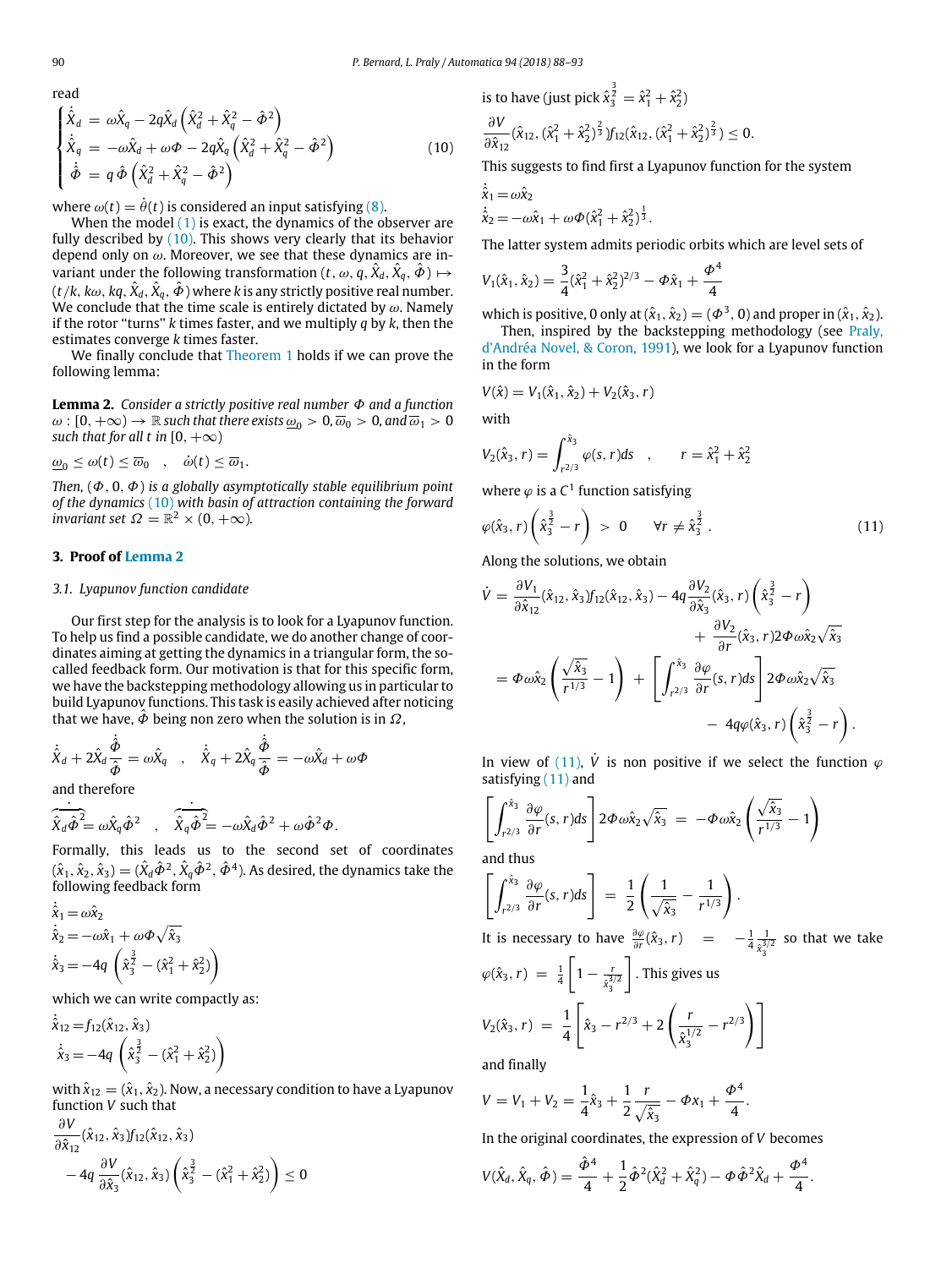#### *3.2. Stability analysis*

For any  $(\hat{X}_q,\hat{\bm{\phi}}),\hat{X}_d \mapsto (\hat{X}_d^2+\hat{X}_q^2-2\bm{\phi}\hat{X}_d)$  reaches its minimum for  $\hat{X}_d = \Phi$  . Thus,

<span id="page-3-1"></span>
$$
V \ge \frac{1}{2} \hat{\phi}^2 \hat{X}_q^2 + \frac{1}{4} (\hat{\phi}^2 - \phi^2)^2 \ge 0.
$$
 (12)

Therefore, *V* is positive and vanishes only at the equilibrium of interest ( $\Phi$ , 0,  $\Phi$ ). Besides, it satisfies

<span id="page-3-0"></span>
$$
\dot{V} = -q \,\hat{\Phi}^2 (\hat{\Phi}^2 - (\hat{X}_d^2 + \hat{X}_q^2))^2 \le 0.
$$
\n(13)

We have thus found a weak Lyapunov function for System [\(10\)](#page-2-0) associated to the equilibrium ( $\Phi$ , 0,  $\Phi$ ) which is thus stable. It remains to prove that it is attractive.

#### *3.3. Boundedness of solutions*

Consider a solution  $(\hat{X}_q,\hat{X}_d,\hat{\bm{\phi}})$  of System  $(10)$  maximally defined on [0,  $\bar{t}$ ) in  $\Omega$ . Because of [\(13\),](#page-3-0) *V* is bounded on [0,  $\bar{t}$ ) when evaluated along the solution. However, the function *V* is not proper  $\{(\hat{X}_d, \hat{X}_q, \hat{\Phi}), V(\hat{X}_d, \hat{X}_q, \hat{\Phi}) \leq c\}$  are compact only for  $c \leq \frac{\phi^4}{4}$ ), and thus we cannot directly infer the boundedness of the solution. Nevertheless, [\(12\)](#page-3-1) says that  $\hat{\phi}$  is bounded on [0,  $\bar{t}$ ), let us say by Φ*m*. Besides,

$$
\begin{split} \frac{\hat{\chi}^2_d + \hat{\chi}^2_q = -4q(\hat{\chi}^2_d + \hat{\chi}^2_q)(\hat{\chi}^2_d + \hat{\chi}^2_q - \hat{\Phi}^2) + 2\omega\Phi X_q} \\ \leq -4q(\hat{\chi}^2_d + \hat{\chi}^2_q)^2 + 4q\Phi_m^2(\hat{\chi}^2_d + \hat{\chi}^2_q) \\qquad \qquad + 2\overline{\omega}_0\Phi\sqrt{\hat{\chi}^2_d + \hat{\chi}^2_q} \ . \end{split}
$$

The negative term dominates for large values of  $(\hat{X}_d^2\!+\!\hat{X}_q^2)$ , which implies that  $(\hat{X}_d, \hat{X}_q)$  is also bounded on [0,  $\bar{t}$  ). Now assume that  $\bar{t}$ is finite. Since the solution is bounded, it tends to the boundary of  $\Omega$  when *t* tends to  $\overline{t}$ , i.e  $\overline{\Phi}$  tends to 0 (in finite time). But this is impossible, because of uniqueness of solution, knowing that  $\ddot{\Phi} = 0$ is a solution. Therefore  $\bar{t}$  is infinite and any solution is defined in  $\Omega$ and bounded on  $[0, +\infty)$ .

It follows from these arguments that the equilibrium is stable and all the solutions are bounded whatever the bounds  $0 < \omega_0 \leq$  $\overline{\omega}_0$  and  $0 \le \overline{\omega}_1$  are. Let us now show that  $(\hat{X}_q, \hat{X}_d, \hat{\bm{\phi}})$  converges to  $(\Phi, 0, \Phi)$ .

#### *3.4. Convergence analysis*

Note that [\(10\)](#page-2-0) is time-varying because of  $\omega$  so that LaSalle invariance principle may not apply. But since *V* decreases and is lower-bounded, it converges. Besides, the solution and  $\omega$  being bounded  $\hat{V}$  is bounded. It follows according to Barbalat's lemma that

$$
\lim_{t \to +\infty} \dot{V} = \lim_{t \to +\infty} \hat{\Phi}(\hat{\Phi}^2 - (\hat{X}_d^2 + \hat{X}_q^2)) = 0.
$$

Using again Barbalat's lemma on  $\ddot{V}$  ( $\dot{V}$  converges and  $V^{(3)}$  is bounded because  $\dot{\omega}$  is bounded by assumption) gives  $\lim_{t\to+\infty}\ddot{V}=$ 0 and thus

$$
\lim_{t\to+\infty}\omega\Phi\hat{\Phi}\hat{X}_q=0,
$$

which yields since  $\omega$  is lower-bounded away from zero,

 $\lim_{t\to+\infty}\hat{\Phi}\hat{X}_q=0.$ 

Finally, applying again Barbalat's lemma to the derivative of this function, we end up with

$$
\lim_{t\to+\infty}\omega\hat{\Phi}(\hat{X}_d-\Phi)=0,
$$

and again since  $\omega$  is lower-bounded.

$$
\lim_{t\to+\infty}\hat{\Phi}(\hat{X}_d-\Phi)=0.
$$

To sum up, we have established the following three limits

$$
\lim_{t \to +\infty} \hat{\phi}(\hat{\phi}^2 - (\hat{X}_d^2 + \hat{X}_q^2)) = 0, \quad \lim_{t \to +\infty} \hat{\phi}\hat{X}_q = 0
$$
  

$$
\lim_{t \to +\infty} \hat{\phi}(\hat{X}_d - \phi) = 0.
$$

This is not enough to conclude since we could have lim inf<sub> $t\rightarrow+\infty$ </sub> $\hat{\phi}$  $= 0$ . However, the following points give the result:

- (1) The time function  $(\hat{X}_d, \hat{X}_q, \hat{\Phi})$  is bounded and continuous. It follows that for any sequence  $(t_n)$  such that  $\lim_{n\to\infty} t_n$  $+\infty$ , the sequence  $(\hat{X}_d(t_n), \hat{X}_q(t_n), \hat{\boldsymbol{\phi}}(t_n))$  admits at least one accumulation point.
- (2) Let  $P^* = (\hat{X}_d^*, \hat{X}_q^*, \hat{\Phi}^*)$  be such an accumulation point. Because of the limits we have established, it verifies:

$$
\hat{\phi}^*(\hat{\phi}^{*2} - (\hat{X}_d^{*2} + \hat{X}_q^{*2})) = 0
$$
  

$$
\hat{\phi}^*\hat{X}_q^* = 0
$$
  

$$
\hat{\phi}^*(\hat{X}_d^* - \phi) = 0.
$$

Thus  $P^*$  is either of the type  $(\hat{X}^*_d, \hat{X}^*_q, 0)$  with  $(\hat{X}^*_d, \hat{X}^*_q)$  in  $\mathbb{R}^2$ (type I) or equal to  $P_0 = (\Phi, 0, \tilde{\Phi})$ .

- (3) Since the solution  $(\hat{X}_d, \hat{X}_q, \hat{\Phi})$  is bounded in time, the set of its accumulation points ( $\omega$ -limit set) is connected (see [Filippov,](#page-5-12) [1988,](#page-5-12) §12,4,Corollary for instance). It follows that they are either all of type I, or equal to  $P_0$ . If we manage to prove that the first option is not possible, then the only accumulation point will be  $P_0$  and the convergence will be proved.
- (4) So, assume that  $P_0$  is not an accumulation point, i.e any accumulation point is of type I. The only possible accumulation value for  $\hat{\phi}$  is 0. Thus

$$
\lim_{t\to+\infty}\hat{\Phi}(t)=0.
$$

To ease the notations let us denote the vector  $\hat{X} = (\hat{X}_d, \hat{X}_q)$ . Solving the differential equation ruling  $\hat{\Phi}^2$ , there exist  $a_0$ ,  $b_0$ strictly positive such that

$$
\hat{\Phi}^2 = \frac{\phi(t)}{1 + b_0 + 2q \int_0^t \phi(s) ds}
$$

with  $\phi(t) = a_0 b_0 \exp \left( 2q \int_0^t \left| \hat{X}(s) \right|^2 ds \right)$ . Since  $\hat{\phi}$  tends to 0, for any  $\eta > 0$ , there exists  $\bar{t} > 0$  such that for all  $t \geq \bar{t}$ , we have  $\hat{\Phi}^2(t) \leq \frac{\eta}{2}$ . This means that for all  $t \geq \overline{t}$ ,

$$
\phi(t) \leq \underbrace{\frac{\eta}{2}\left(1+b_0+2q\int_0^{\overline{t}}\phi(s)ds\right)}_{c_0} + \eta q \int_{\overline{t}}^t \phi(s)ds
$$

and by Gronwall's lemma

$$
\phi(t) \leq c_0 \exp \left(\eta q(t-\overline{t})\right).
$$

We conclude that for any  $\eta > 0$ , there exists  $\bar{t} > 0$  such that for all  $t > \overline{t}$ 

<span id="page-3-2"></span>
$$
\int_0^t |\hat{X}(s)|^2 ds \le \frac{\eta}{2}(t - \bar{t}) + \frac{1}{2q} \log \left( \frac{c_0}{a_0 b_0} \right).
$$
 (14)

But we are going to prove the existence of  $t_0$ ,  $\eta > 0$ , and a sequence  $(t_k)$  such that  $\lim_{k\to\infty} t_k = +\infty$  and

<span id="page-3-3"></span>
$$
\int_{t_0}^{t_k} |\hat{X}(s)|^2 ds \ge \eta(t_k - t_0), \tag{15}
$$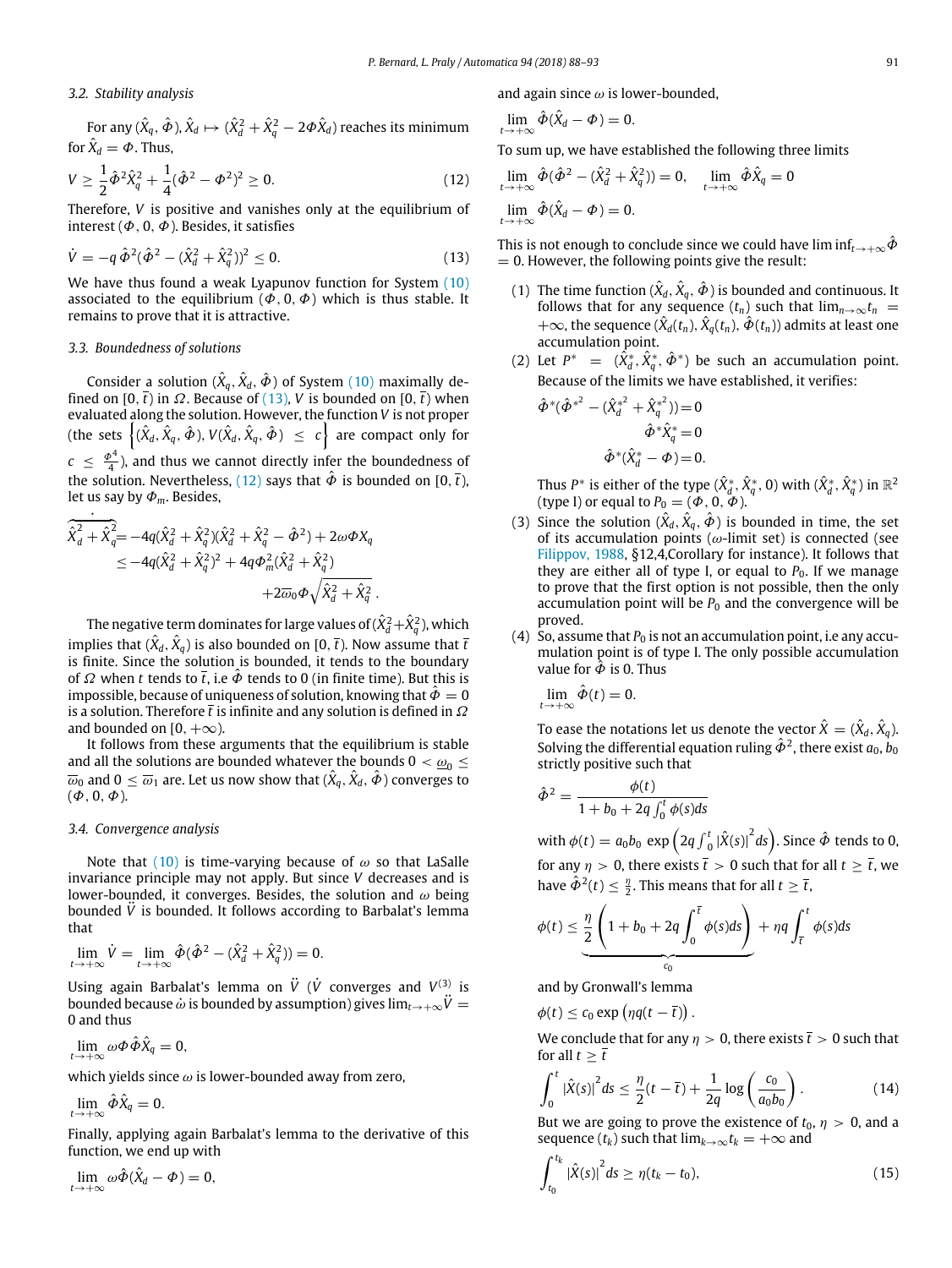which contradicts [\(14\).](#page-3-2) Indeed, consider the dynamics of  $\hat{X}$ with inputs  $\omega$  and  $\hat{\Phi}$  satisfying

$$
0<\underline{\omega}_0\leq \omega(t)\leq \overline{\omega}_0 ,\quad 0<\hat{\varPhi}(t)\leq \varPhi_m.
$$

By choosing *a* such that

$$
a(\overline{\omega}_0+2q(a^2+\varPhi_m^2))\leq \frac{\omega_0\varPhi}{2}
$$

we have  $\dot{\hat{X}}_q(t) \geq \frac{\omega_0 \varPhi}{2}$  when  $|\hat{X}(t)| \leq a$  and the conditions of [Lemma 3](#page-4-2) given in [Appendix](#page-4-3) are satisfied for

,

$$
x = \hat{X}
$$
,  $\underline{b} = \frac{\omega_0 \Phi}{2}$ ,  $\overline{t}_+ = +\infty$ ,  $v = \begin{pmatrix} 0 \\ 1 \end{pmatrix}$ .

If there exists  $t_0 > 0$  such that for all  $t \ge t_0$ ,  $|\hat{X}(t)| \ge \frac{a}{2}$ , then [\(15\)](#page-3-3) is true for any sequence  $(t_k)$ , and  $\eta = \frac{a^2}{4}$  $\frac{1}{4}$ . So assume rather that this is not the case, i.e for any *t*<sub>2</sub>, there exists  $t_3 \geq t_2$  such that  $|\hat{X}(t)| \leq \frac{a}{2}$ . In particular, there exists  $t_0$ such that  $|\hat{X}(t_0)| \leq \frac{a}{2}$ . Applying successively [Lemma 3,](#page-4-2) one can build sequences  $(t_{k,1})$ ,  $(t_{k,2})$ ,  $(t_{k,3})$ , each tending to  $+\infty$ such that for all  $k > 1$ :

$$
t_{k,1} < t_{k,2} < t_{k,3}
$$
\n
$$
t_{0,3} = t_0
$$
\n
$$
|\hat{X}(t)| \leq \frac{a}{2} \quad \forall t \in [t_{k-1,3}, t_{k,1}]
$$
\n
$$
\frac{a}{2} \leq |\hat{X}(t)| \leq a \quad \forall t \in [t_{k,1}, t_{k,2}]
$$
\n
$$
|\hat{X}(t_{k,2})| = a
$$

$$
|\hat{X}(t)| \geq \frac{a}{2} \quad \forall t \in [t_{k,2}, t_{k,3}]
$$

and

$$
\frac{3a}{\underline{b}} \geq t_{k,2} - t_{k-1,3} \quad , \qquad t_{k,2} - t_{k,1} \geq \frac{a}{2\overline{b}}.
$$

We denote

$$
\bar{t}_{k,1} = t_{k,1} - t_{k-1,3} \quad , \quad \bar{t}_{k,2} = t_{k,2} - t_{k,1}
$$

 $\bar{t}_{k,3} = t_{k,3} - t_{k,2}$ 

and  $\bar{t}_k = t_{k,3} - t_{k-1,3} = \bar{t}_{k,1} + \bar{t}_{k,2} + \bar{t}_{k,3}$  the duration of the cycle *k*. Then, the mean over a cycle

$$
\frac{1}{\bar{t}_{k}} \int_{t_{k-1,3}}^{t_{k,3}} |\hat{X}(s)|^{2} ds \geq \frac{a^{2}}{4} \frac{\bar{t}_{k,2} + \bar{t}_{k,3}}{\bar{t}_{k,1} + \bar{t}_{k,2} + \bar{t}_{k,3}}\n\geq \frac{a^{2}}{4} \frac{\frac{a}{2b} + \bar{t}_{k,3}}{\frac{3a}{\underline{b}} + \bar{t}_{k,3}} \geq \frac{a^{2}}{4} \min\left(\frac{\underline{b}}{6\overline{b}}, 1\right)
$$

is lower-bounded. Thus, [\(15\)](#page-3-3) holds with  $\eta = \frac{a^2}{4} \min \left( \frac{b}{6l} \right)$  $\frac{b}{6\overline{b}}$ , 1) and  $t_k = t_{k,3}$ .

Finally, with [\(14\)](#page-3-2) and  $\eta$  given above, there exists  $\bar{t}$  such that

$$
\eta(t_k-t_0)\leq \frac{\eta}{2}(t_k-\bar{t})+\frac{1}{2q}\log\left(\frac{c_0}{a_0b_0}\right)
$$

for all *k* greater than some  $k_0$ . This is impossible. Thus,  $P_0$  is the only accumulation point.

#### **4. Conclusion**

We have proved asymptotic convergence of the gradient observer [\(7\)](#page-1-4) when the intensities/voltages (and some of their derivatives) are properly bounded and the rotation speed stays away from zero. This observer enables to estimate the rotor position of a PMSM without knowing its magnet flux. Its efficiency was illustrated in [Bernard](#page-4-1) [and](#page-4-1) [Praly](#page-4-1) [\(2017\)](#page-4-1) as well as its robustness with respect to errors on the inductance/resistance and to the presence of saliency.

#### <span id="page-4-3"></span>**Appendix**

<span id="page-4-2"></span>**Lemma 3.** Let a, b and  $\overline{b}$  be three strictly positive real numbers, v be a unit vector in  $\mathbb{R}^n$  and f be a continuous function such that<sup>[1](#page-4-4)</sup>:

$$
v^{\top}f(x, t) \geq \underline{b}
$$
,  $\overline{b} \geq |f(x, t)| \quad \forall (x, t) \in \overline{B_a(0)} \times \mathbb{R}$ .

*Let x*(*t*) *be a solution of x*˙ = *f* (*x*, *t*)

$$
\dot{x}=f(x,t)
$$

*defined on* ( $\bar{t}_-$ ,  $\bar{t}_+$ ) *with values in*  $\mathbb{R}^n$ *. If there exists t*<sub>0</sub> *in* ( $\bar{t}_-$ ,  $\bar{t}_+$ ) *such that*  $|x(t_0)|$  ≤  $\frac{a}{2}$ , *then there exist*  $t_1$  *and*  $t_2$  *both in* ( $\overline{t}_-$ ,  $\overline{t}_+$ ) *such that* 

$$
|x(t_1)| = \frac{a}{2} , |x(t_2)| = a
$$
  

$$
\frac{3a}{\underline{b}} \ge t_2 - t_0 , t_2 - t_1 \ge \frac{a}{2\overline{b}}
$$

*and*  $\frac{a}{2} \leq |x(t)| \leq a$  for all t in  $[t_1, t_2]$ *.* 

**Proof.** Let  $t_2 < \overline{t}_+$  be the maximum time such that  $x(t)$  is in  $B_a(0)$ for all  $t$  in  $[t_0, t_2)$ . We have

$$
v^{\top} \dot{x}(t) \geq \underline{b} \quad , \qquad \forall t \in [t_0, t_2)
$$

and

$$
v^{\top}x(t_0) \geq -|x(t_0)| \geq -\frac{a}{2}.
$$

This yields

$$
|a| > |x(t)| \geq v^\top x(t) \geq -\frac{a}{2} + \underline{b} [t-t_0] \quad \forall t \in [t_0, t_2).
$$

Thus  $t_2$  is finite and by continuity, 3*a*

$$
|x(t_2)| = a
$$
,  $\frac{5a}{2b} \ge t_2 - t_0$ .

By continuity of solutions, there also exists  $t_1$  in  $[t_0, t_2)$ , satisfying:

$$
|x(t_1)| = \frac{a}{2}
$$
,  $\frac{a}{\underline{b}} \ge t_1 - t_0$ .

But we also have

$$
x(t_2) = x(t_1) + \int_{t_1}^{t_2} f(x(t), t) dt
$$

so that

$$
|a| = |x(t_2)| \leq \frac{a}{2} + \overline{b} [t_2 - t_1]
$$

and therefore

$$
t_2-t_1\ \geq\ \frac{a}{2\overline{b}}.
$$

#### **References**

- <span id="page-4-0"></span>[A](http://refhub.elsevier.com/S0005-1098(18)30194-8/sb1)carnley, P. P., & Watson, J. F. [\(2006\).](http://refhub.elsevier.com/S0005-1098(18)30194-8/sb1) [Review of position-sensorless operation of](http://refhub.elsevier.com/S0005-1098(18)30194-8/sb1) [brushless permanent-magnet machines.](http://refhub.elsevier.com/S0005-1098(18)30194-8/sb1) *[IEEE Transactions on Industrial Electron](http://refhub.elsevier.com/S0005-1098(18)30194-8/sb1)[ics](http://refhub.elsevier.com/S0005-1098(18)30194-8/sb1)*, *53*[\(2\),](http://refhub.elsevier.com/S0005-1098(18)30194-8/sb1) [352–362.](http://refhub.elsevier.com/S0005-1098(18)30194-8/sb1)
- <span id="page-4-1"></span>Bernard, P., & Praly, L. (2017). Robustness of rotor position observer for permanent magnet synchronous motors with unknown magnet flux. In *IFAC world congress*.

<span id="page-4-4"></span><sup>&</sup>lt;sup>1</sup> We denote  $B_a(0)$  the open ball of  $\mathbb{R}^n$  centered at the origin with radius *a* and  $\overline{B_a(0)}$  its closure.